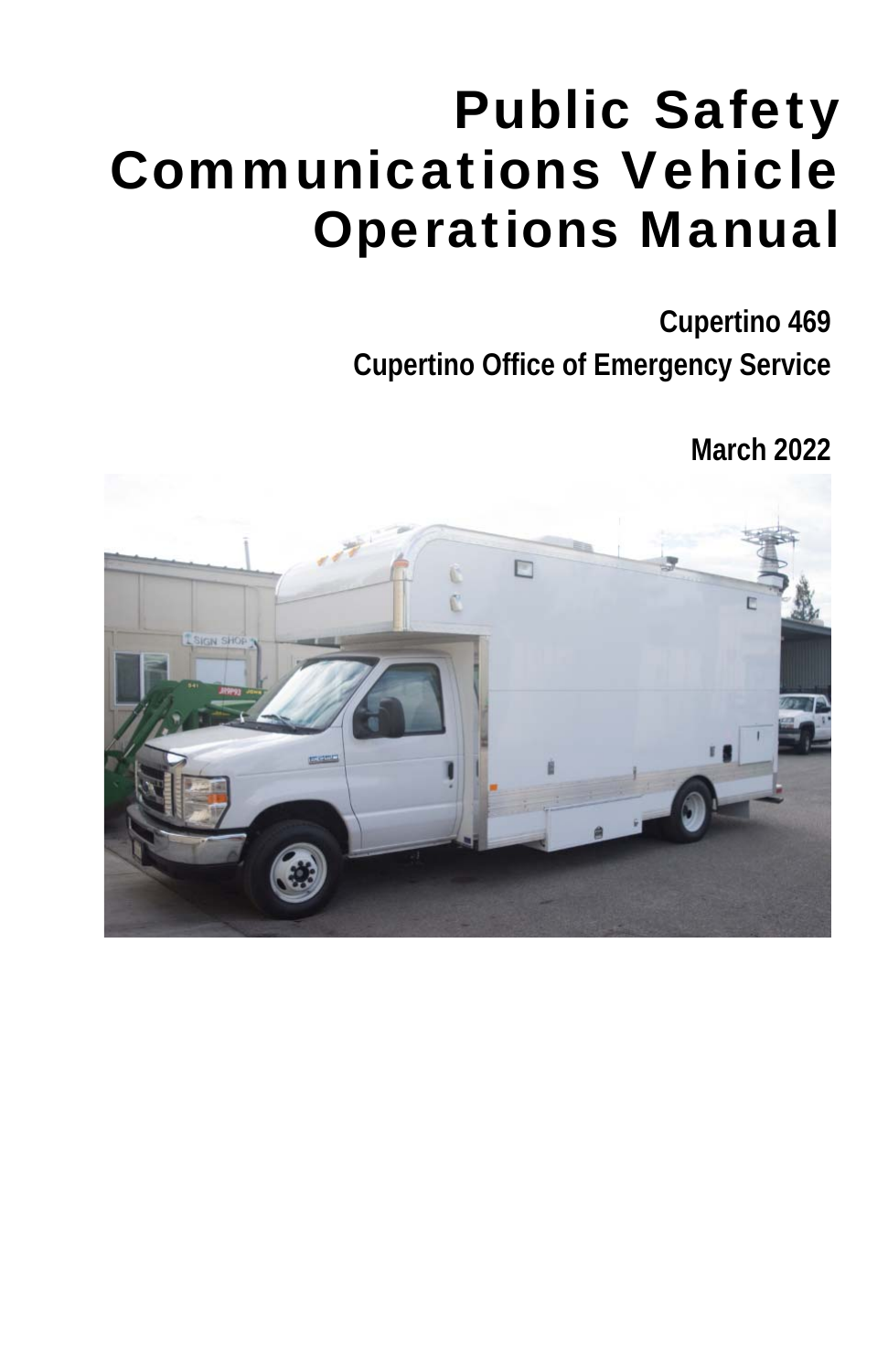**Table of Contents** 

| 1            |             |
|--------------|-------------|
| $\mathbf{2}$ |             |
| 3            |             |
| 4            |             |
| 5            |             |
| 6            |             |
| 7            |             |
| 8            |             |
| 9            |             |
| 10           |             |
| 11           |             |
| 12           |             |
| 13           |             |
| 14           |             |
| 15           |             |
| 16           |             |
| 17           |             |
|              | 220331.0721 |

**Notes**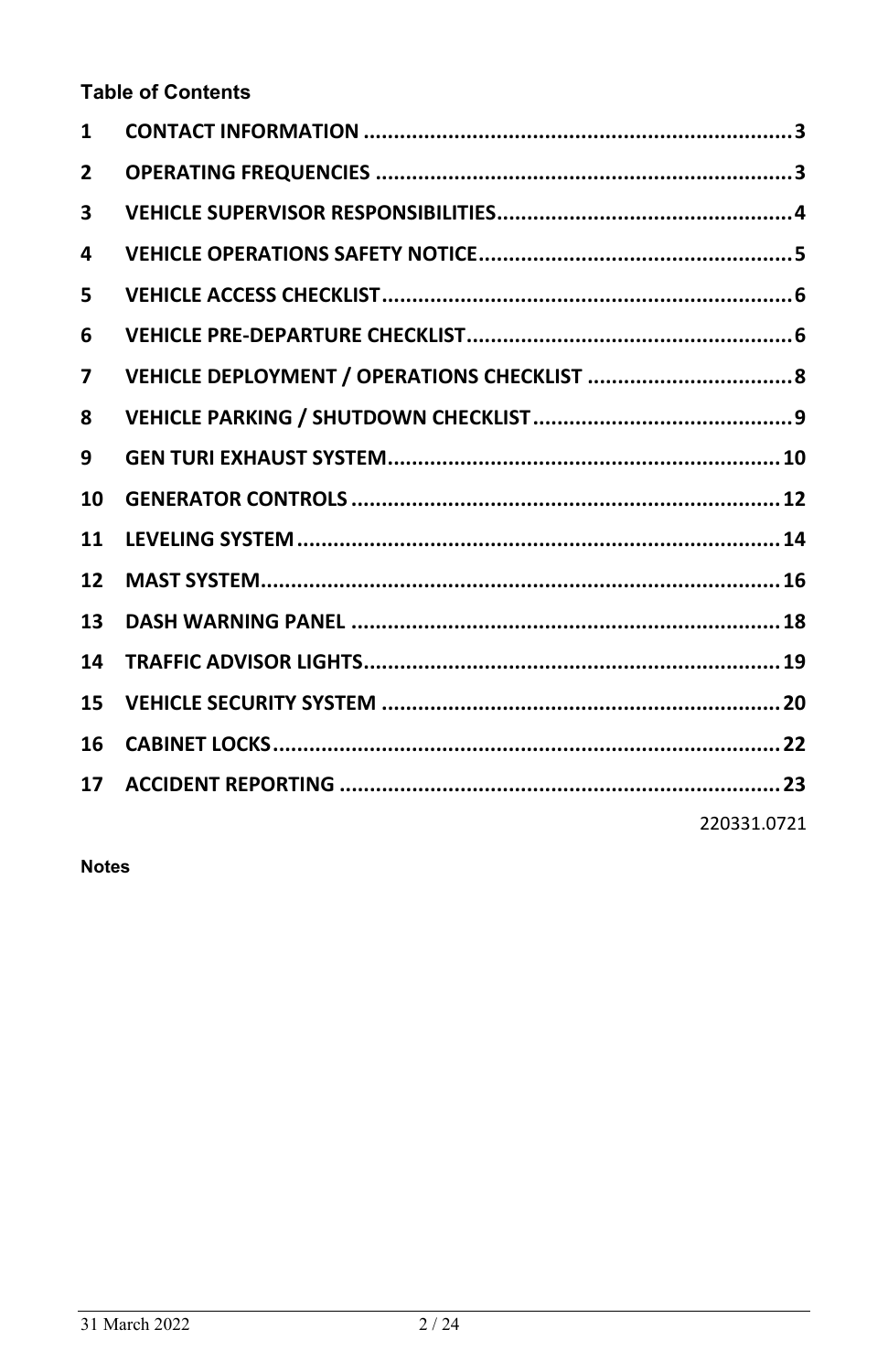# **1 Contact Information**

| Fire, Ambulance, other Emergency (9-1-1 alternate)<br><b>Cupertino Service Center</b> | 408-299-3233 |
|---------------------------------------------------------------------------------------|--------------|
|                                                                                       | 408-777-3170 |
| After hours, non-emergency                                                            | 408-299-2311 |
| After hours, Emergency                                                                | 408-299-2507 |
|                                                                                       | 408-777-3200 |
|                                                                                       | 408-215-8459 |
| CARES Emergency Coordinator                                                           | 408-839-8798 |
|                                                                                       | 408-533-2517 |
| CARES AEC, Membership                                                                 | 408-813-4168 |
| CARES AEC, PSC Vehicle Manager                                                        | 408-761-3647 |
| Santa Clara County Radio Room                                                         | 408-808-7887 |

# **2 Operating Frequencies**

#### **CARES Frequencies**

| CH 1, Tac1, Resource Net<br>CH 2, Tac2, Message Net  | 147.570<br>146.460         |                                     | Tone = $151.4$ simplex<br>Tone = $151.4$ simplex    |
|------------------------------------------------------|----------------------------|-------------------------------------|-----------------------------------------------------|
| CH 3, Res1, Resource Net<br>CH 4, Res2, Resource Net | $440.150 +$<br>440.150     |                                     | Tone = $100.0$ W6TDM<br>Tone = $100.0$ simplex      |
| CH 5, Tac5, Tactical, XBand<br>CH 6, Tac6, Tactical  | 441.000<br>147.585         |                                     | Tone, TSQL = 151.4 Simplx<br>Tone = $151.4$ simplex |
| CH 7, Cmd1, Command<br>CH 8, Cmd2, Command           | $442.000 +$<br>442.000     |                                     | Tone = $151.4$ WW6HP<br>Tone = $151.4$ simplex      |
| CH 11, Tac11, Tactical                               | 147.570                    |                                     | Tone, TSQL = 151.4 Simplx                           |
| <b>County Frequencies</b>                            |                            |                                     |                                                     |
| CH 21, SCC Message Net                               | 147.360 +                  | $Tone = 110.9 W6T1$                 |                                                     |
| CH 22, SCC Message Alt 1                             | $145.450 -$                | Tone = $100.0$ K6FB                 |                                                     |
| CH 23, SCC Command<br>CH 24, SCC Command Alt         | $442.500 +$<br>$443.275 +$ | Tone = 107.2 K6SNY                  | Tone = $100.0$ WB6ZVW                               |
| CH 25. SCC Resource Net                              | $146.115 +$                | Tone = $100.0$ AA6BT                |                                                     |
| CH 26, SCC Resource North                            | $145.270 -$                | Tone = 100.0 W6ASH                  |                                                     |
| CH 27, SCC Resource South                            | $444.625 +$                | Tone = $110.9$ N6NAC                |                                                     |
| CH 28, SCC Hospital Net                              | $145.230 -$                | Tone = $100.0$ N6NFI                |                                                     |
| CH 29. NTS Net                                       | $146.640 -$                |                                     | Tone = $162.2$ WR6ABD                               |
| <b>Packet Frequencies</b>                            |                            |                                     |                                                     |
| SCC Office Bldg (San Jose)                           |                            | 145.750, 223.620, W1XSC-1 (CUP Pri) |                                                     |
| Crystal Peak (South County)                          |                            | 145.730, 223.560, W2XSC-1           |                                                     |
| <b>Mountain View</b>                                 |                            | 144.310, 223.540, W3XSC-1           |                                                     |
| Frazier Peal (Above Milpitas)                        |                            | 145.690, 223.600, W4XSC-1 (CUP Sec) |                                                     |
| <b>Emergency Alert System, stations of interest</b>  |                            |                                     |                                                     |
| <b>KCBS</b>                                          | 740 KHz                    | LP1, National Primary EAS Station   |                                                     |
| <b>KFBK</b>                                          | 1530 KHz                   | CA State Primary EAS Station        |                                                     |
| KLIV                                                 | 1590 KHz                   | Public AM Station, a CNN affiliate  |                                                     |

KLIV 1590 KHz Public AM Station, a CNN affiliate<br>
WQGH344 1670 KHz Cupertino Community Radio

1670 KHz Cupertino Community Radio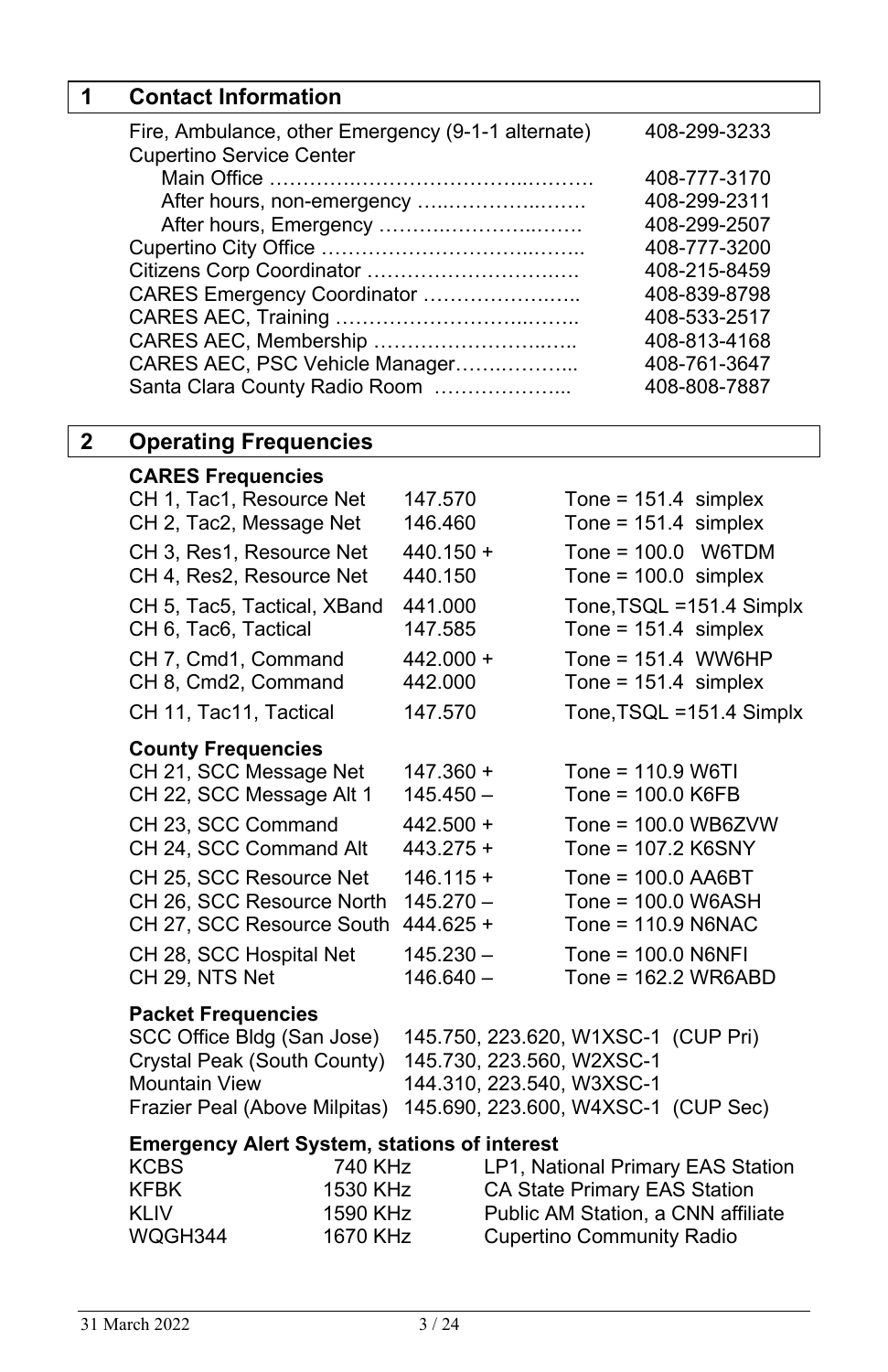## **3 Vehicle Supervisor Responsibilities**

The following are the general responsibilities for an individual that assumes the Vehicle Supervisor position.

- 1. If you are holding the vehicle keys, you are responsible for the Vehicle.
- 2. Vehicle Operations safety is the responsibility of the assigned Vehicle Supervisor.
- 3. The Vehicle Supervisor must ensure that all vehicle systems are used in an authorized and prescribed manner.
- 4. A Vehicle Supervisor must be present at all times that the vehicle is open.
- 5. Never leave the vehicle unlocked and unattended.
- 6. If operations are in progress and you must step away from the vehicle for any reason, transfer Vehicle Supervision to another qualified person.
- 7. If operations are secured and you must step away from the Vehicle, you must **Secure** and **Lock** the vehicle.
- 8. Vehicle monitoring is required for the following areas:
	- Ensure all external cabling does not create a safety hazard.
	- Monitor fuel levels. Notify the shift supervisor when fuel levels drop below one-half.
	- Ensure the internal and external operating space is free of clutter.
- 9. Ensure generator or engine fumes do not hinder operations.
- 10. If any unsafe condition arises, stop the associated operations until the situation is resolved.
- 11. Use your judgment.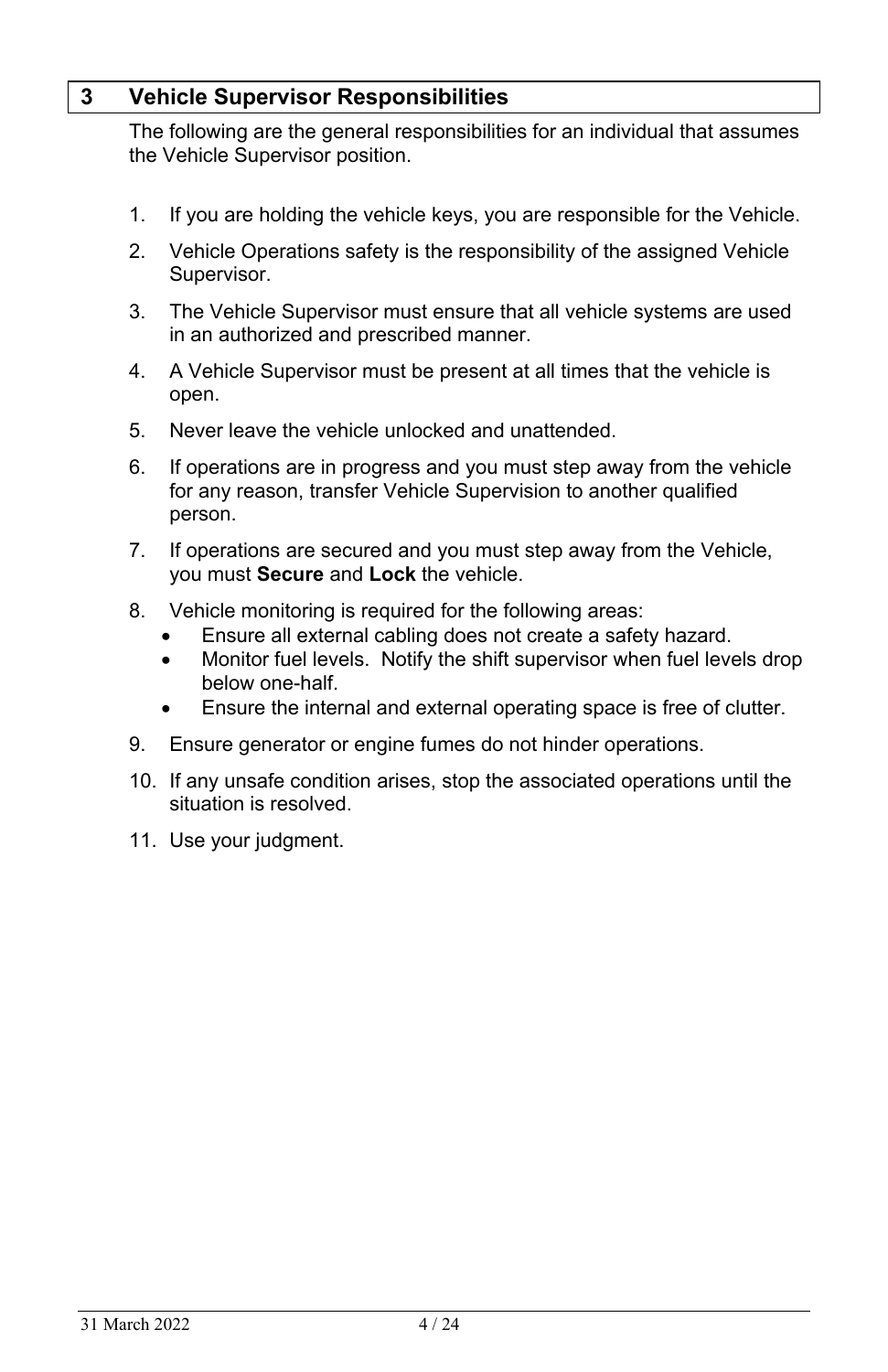## **4 Vehicle Operations Safety Notice**

The City requires that you pay attention to all safety briefings and maintain a safe operating environment at all times. If at any time you see an unsafe behavior or a safety hazard to any staff or participant, you must stay away from the hazard and report it at once to an event official.

Please read and observe the safety issues addressed below. The Shift Supervisor should review this information with all Operators at the beginning of each Operational Period.

#### **Compliance with all Applicable Laws**

Vehicle operators are expected to comply with all applicable laws during the course of an event. This includes wearing seatbelts and following all traffic laws, observing speed limits, full stops at stop signs, etc.

# **Driving Safety**

- 1. If you cannot see the wheels of the vehicle in front of you, you are too close.
- 2. The mast is the tallest portion of the vehicle. Pay close attention to your vertical clearance while driving.
- 3. This is a heavy vehicle -- give yourself plenty of room to slow down.
- 4. We will never be in a rush to get anywhere. Give yourself enough room ahead of you to anticipate changes in road conditions and other driver behaviors.

## **Vehicle Safety**

- 5. Always put on a Safety Vest before performing work outside the vehicle.
- 6. NO SMOKING: There are gasoline engines and a fuel tank on this vehicle, both in close proximity to our working area. There is NO SMOKING when inside or outside the vehicle.
- 7. All gasoline-powered engines emit noxious fumes. The generator will be running to supply us power. Stay clear of the exhaust areas at all times. If you feel faint, notify the Shift Supervisor.
- 8. Make sure that the vehicle brakes are set and the levelers are deployed before starting operations.
- 9. The telescoping mast is considered heavy equipment. If used improperly, it could cause injury or damage. Never touch the up/down controls or the manual retract feature unless directed to do so by the Shift Supervisor.
- 10. Even though all radios work on the 12VDC distribution, there are also 120VAC utility outlets. Respect the 120VAC lines.
- 11. Call to the Shift Supervisor's attention any safety concerns that you have.
- 12. Should an emergency or injury occur during this event, call 911 or 408-299-3233.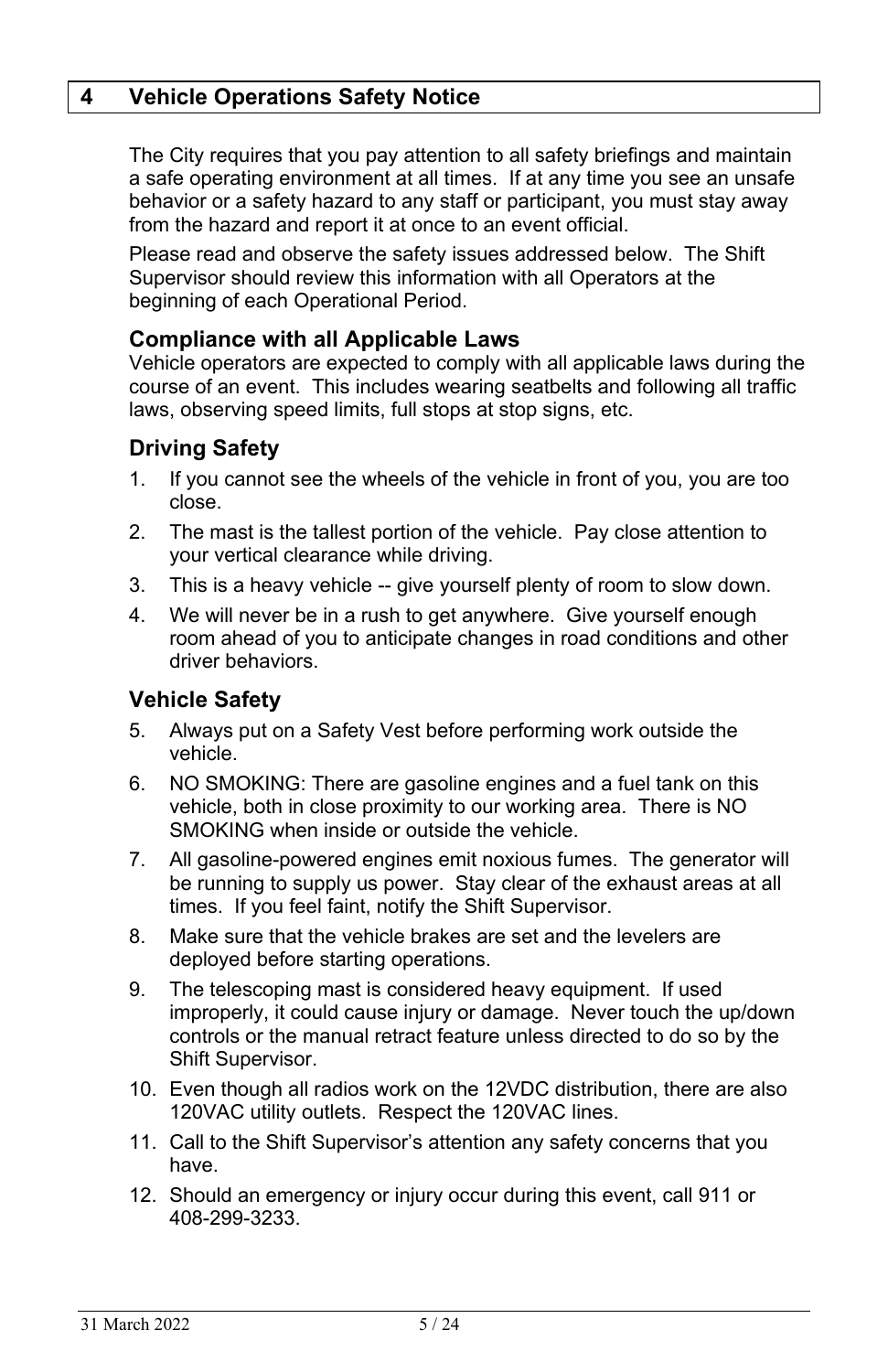## **5 Vehicle Access Checklist**

This checklist is performed every time you approach the vehicle when it is in a locked state.

## **Vehicle Access**

- 1. Retrieve the Vehicle Keys.
- 2. Disarm the Alarm. This will unlock the cab doors.
- 3. Unlock the operating compartment doors as required.
- 4. Deploy side and rear steps as required.

#### **6 Vehicle Pre-Departure Checklist**

This checklist is performed every time the vehicle is going to be driven. Depending on the last Checklist performed, this may be a validation step to ensure nothing changed since the last time Comm 469 was deployed.

#### **Lower the Mast**

If the mast is up, start this step first, then continue with the Vehicle Interior Inspection tasks.

\_\_\_\_\_\_ 1. Mast is lowered (*Section 12)*

#### **Vehicle Interior Inspection**

- 2. Shut down all PCs.
- \_\_\_\_\_\_ 3. Turn off the rack DC breaker.
- 4. Remove and stow EOC network antenna.
- 5. Secure operating position chairs.
- 6. Stow all radio operating gear.
- 7. Clear all operating positions of loose objects.
	- 8. Close all interior cabinet doors and drawers.
	- 9. Turn off the vent fan; close the roof vent.

## *STOP!* **Do not proceed unless the Mast is completely lowered. Vehicle Exterior Inspection**

- 10. Remove and stow mast upper antennas (as needed).
- \_\_\_\_\_\_ 11. Retract leveler (*Section 11)*
- 12. Turn off all DC breakers.
	- 13. Turn off all AC breakers except A2 and A5.
- 14. Turn off the internal overhead lights using the light switch by the door.
	- 15. Disconnect and stow the shore power cable if connected.
		- \_\_\_\_\_\_ 16. Turn off the generator if it is running (*Section 10)*.
	- 17. Remove and stow Gen Turi exhaust system (Section 9).
	- 18. Stow wheel chocks and traffic cones.
- 19. Close and lock all exterior cabinets.
	- 20. Close and lock rear door. Secure door retractable steps.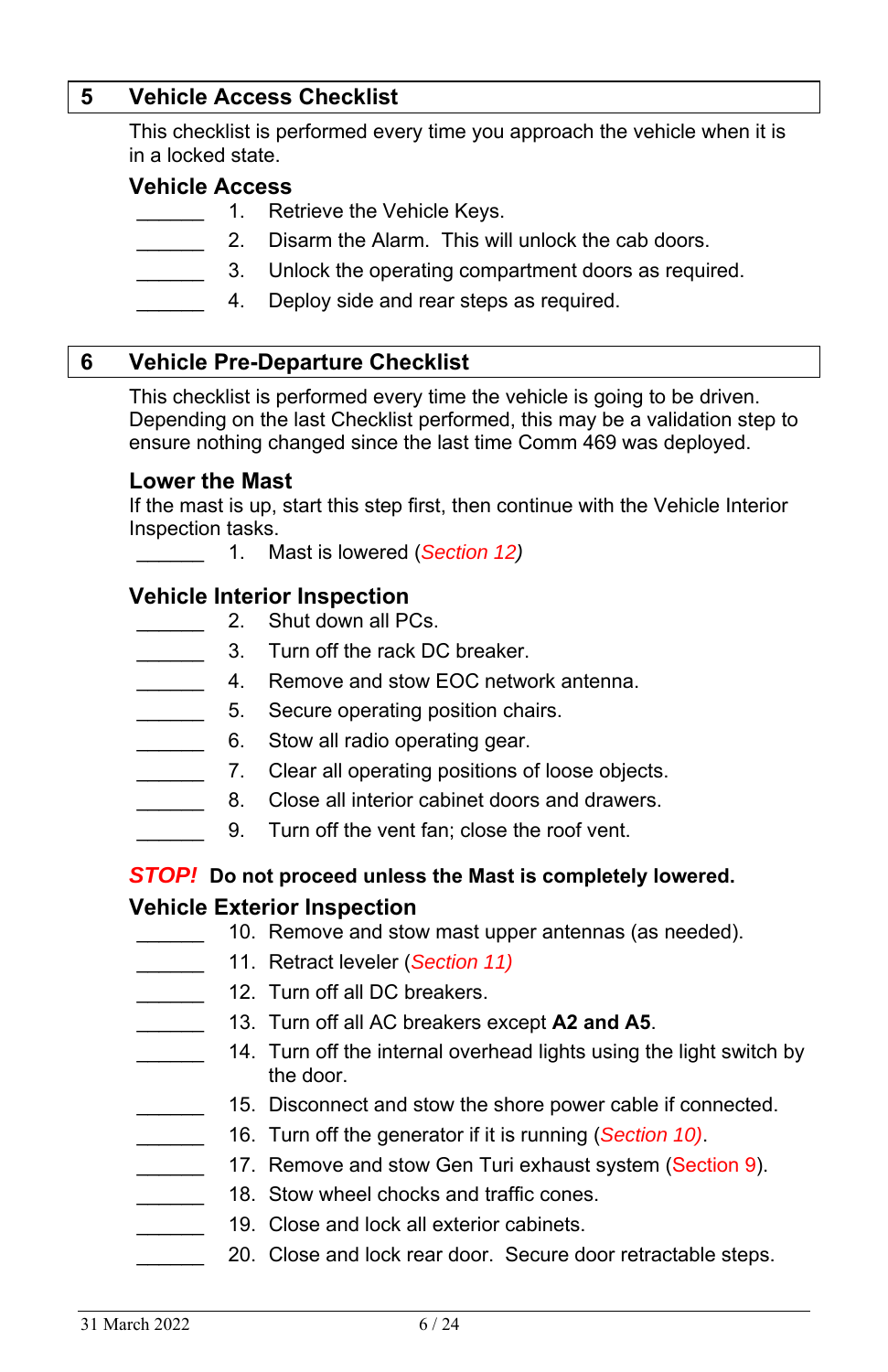- 21. Close and lock side door. Secure door retractable steps. Stow swing Arm handrail.
	- 22. Walk around, walk away, and look up.
	- 23. Check behind you for obstacles.

# **Vehicle Start**

- 24. Reread the Operations Safety Briefing.
- 25. Ignition ON.
- 26. Turn on headlights; check turn signals.
- **27.** Check fuel levels. Refuel if necessary.
	- 28. Let the engine warm up for one minute before driving.
		- 29. Insure you have your HT with you. Check in to the CARES Net. State you are departing the Service Center.
	- \_\_\_\_\_\_ 30. Engage **Tow Haul** mode by pressing the button on the end of the gear selector.

*NOTE:* **Tow Haul** should only be used under 40 mph.

*WARNING:* Never change **Tow Haul** settings if traveling over **25 mph**.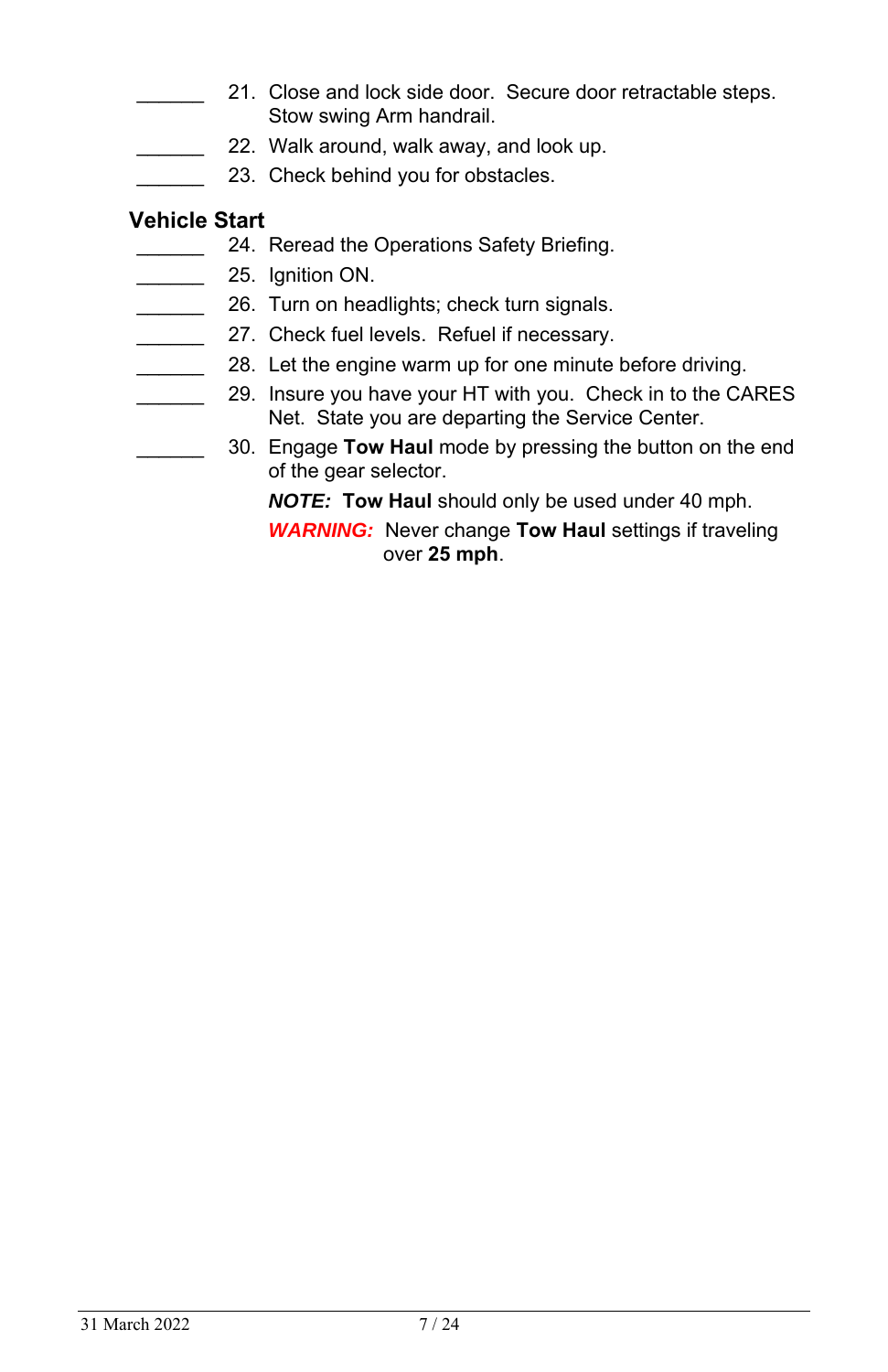# **7 Vehicle Deployment / Operations Checklist**

This checklist is performed every time the vehicle arrives at a deployment site. Whenever deployed, do not leave the vehicle unattended.

## **On Arrival**

- 1. Choose a location that is clear of overhead obstructions, well lighted, with little traffic, and as flat as possible.
	- 2. Ignition OFF, transmission to Park, apply parking break.
- 3. Turn on Amber Traffic Warning lights if required.
- 4. Make vehicle Operations Log entries.
- 5. Put on a Safety Vest before working in the street.
- 6. Deploy side and rear steps (NOTE: On the rear step, press the end of the pin to release the pin).
	- 7. Unlock the rear and side doors.
		- 8. Start or update the ICS 214 Unit Log.
	- 9. Start an ICS 211B Check-In List as required.

# **Operations Set up**

- a. For a planned or requested activation that includes time to set up C469, perform the *Minimal* and *Additional Setup* steps below.
- b. For an Auto-Activation (earthquake) event or if the CARES net is started remotely, then perform the *Minimal* **Setup** first to get C469 quickly on the air. Then, once resources are available and the EOC location is determined, perform the *Additional Setup* steps.

#### *Minimal Setup*

- 10. Deploy wheel chocks and traffic cones as required.
- 11. Plug in the shore power cable or start generator (*Section 10*).
- 12. Turn on all AC breakers.
	- 13. Turn on DC breakers D1, and D5 thru D11.
		- 14. For night operations. Also turn on DC breakers:
			- a. D2 curb side exterior lights
			- b. D3 street side exterior lights
			- c. D4 rear door exterior lights
- \_\_\_\_\_\_ 15. Deploy the leveling jacks (*Section 11*)
	- 16. On the equipment rack, verify the following breakers are on (facing the isle; ON is the switch in vertical position):
		- a. Battery Charger
		- b. Control Panel
		- c. DC Main Breakers are on.
- 17. On the equipment rack, turn on the Rack DC breaker (lower panel, facing Position #3).
- \_\_\_\_\_\_ 18. Retrieve and install antennas on the mast*.*
- 19. Confirm all computers and networking are powered up and operational.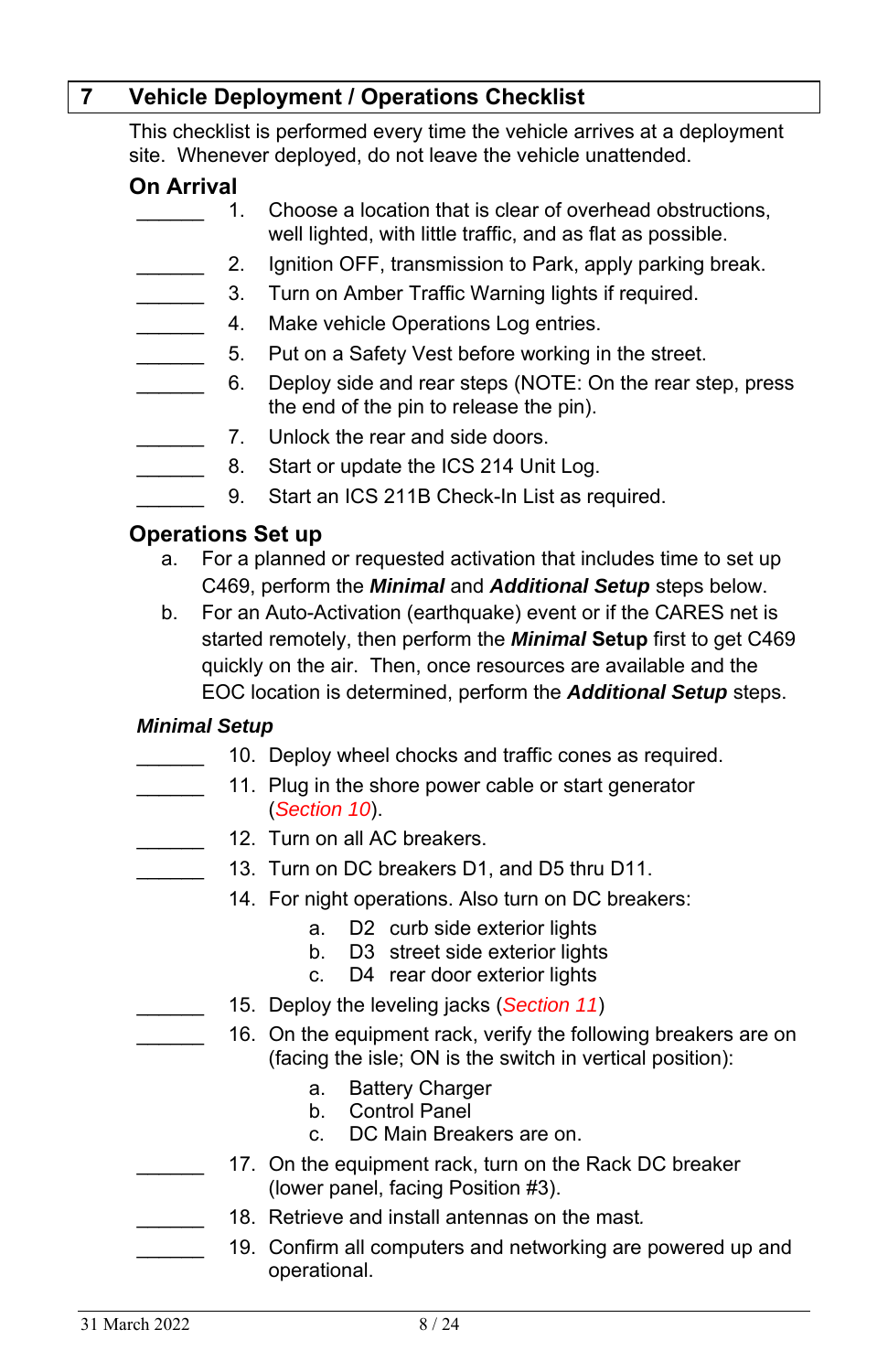#### *Additional Setup*

- \_\_\_\_\_\_ 20. For generator operations, install the Gen Turi (*Section 9*).
- \_\_\_\_\_\_ 21. Raise the Antenna Mast (*Section 12).*
	- 22. Open the roof vent, turn on fan when running the generator set for blowing OUT.
	- 23. Confirm all radios are powered up and operational.
- 24. Set up each operating position based on the requirements for the deployment.

(See the *Comm Van Radio Reference Manual*).

# **8 Vehicle Parking / Shutdown Checklist**

This checklist is performed every time the vehicle is parked after a deployment.

- 1. Check Fuel levels. Refuel if necessary.
- 2. Ignition OFF, transmission to Park, apply parking break.
- 3. Turn off all vehicle lights.
- 4. Deploy wheel chocks.
- 5. Connect shore power cable if available.
- 6. Make final Vehicle Operations Log entry mileage, gasoline used, etc.
- 7. Return all Comm 469 Safety Vests.
- 8. Turn off rack breaker.
- \_\_\_\_\_\_ 9. Turn off all control panel DC breakers except **D8**.
- \_\_\_\_\_\_ 10. Turn off all control panel AC breakers except **A2** and **A5**.
- 11. Open roof vent; turn on fan to OUT (HOT weather only).
- 12. Close and lock all exterior cabinets.
	- 13. Close and lock rear door. Secure door retractable steps.
	- 14. Close and lock side door. Secure door retractable steps. Stow swing Arm handrail.
		- 15. Arm the vehicle Alarm.
		- 16. Log and report any mechanical problems with the Service Center.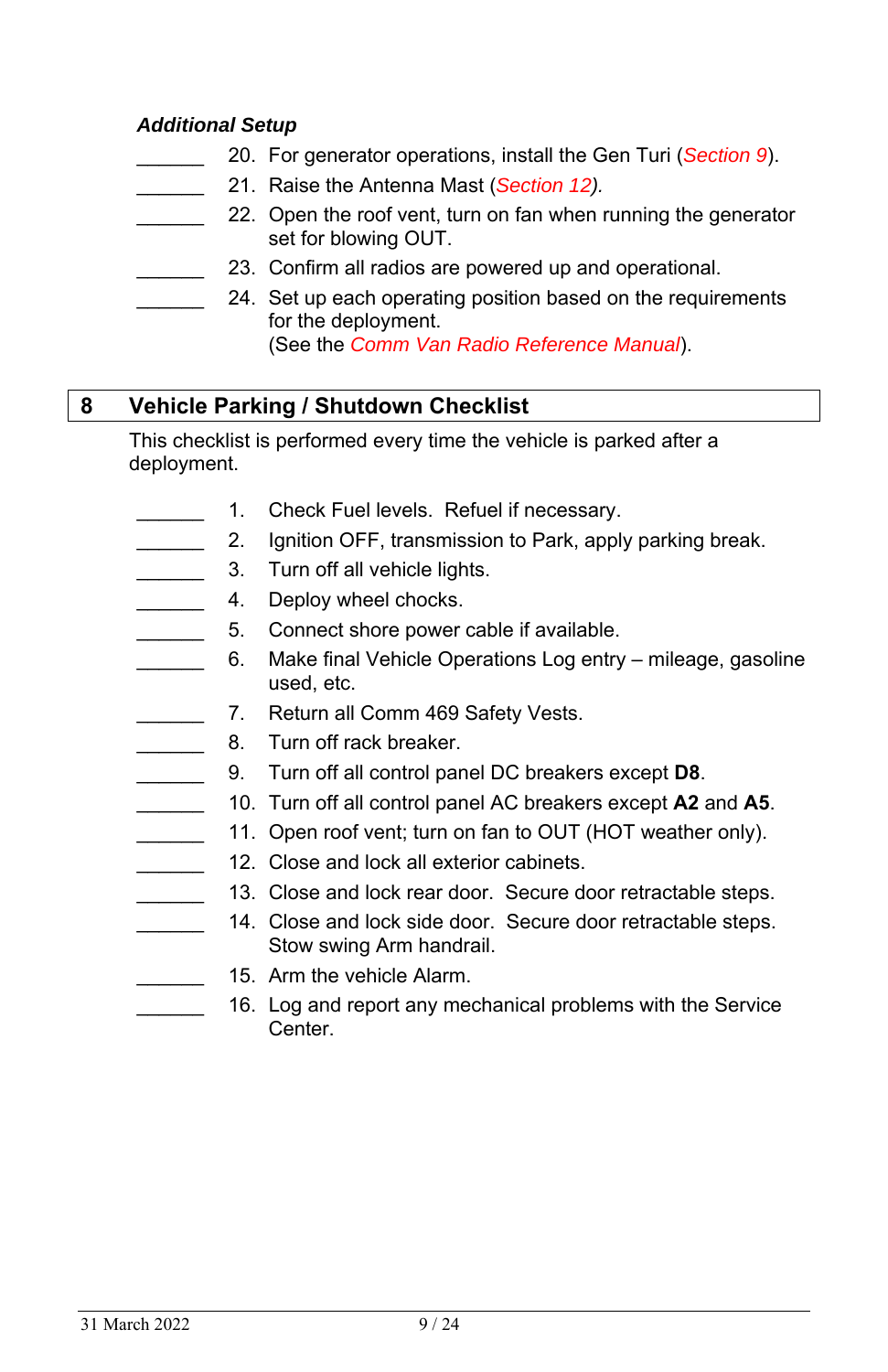#### **9 Gen Turi Exhaust system**

Gen Turi Exhaust System directs hot generator exhaust into the vertical discharge tubes above Comm 469.

#### **Set up**

1. Retrieve Gen Turi bag from inside Comm 469. Contents are:

| <b>Description</b>         |   |
|----------------------------|---|
| Elbow attached to one tube |   |
| Locking pin assembly       |   |
| <b>Extender tubes</b>      | 2 |
| Suction cups               |   |

- 2. Gen Turi mounting adaptor is permanently attached to the Comm 469 exhaust pipe. Verify the locking pin hole is in an up/down orientation.
	- 3. Mount the elbow and lower section of tube first. Align the holes and insert the Lock Pin to secure. *NOTE:* ensure the assembly is snug to prevent exhaust leaks during operations.
	- 4. Slide the middle and upper tube sections together.
	- 5. Slide these two sections onto the lower section.
	- 6. Pull the bungy straps on either sides of the Gen Turi toward the truck. Bungies should be far enough apart of the tubing to apply tension left and right, and high enough to release pressure on the generator exhaust pipe.
- 7. Suction Cup mounts are placed to accommodate the requirements stated above. In the appropriate position, place the suction cup against the truck, and turn the knurled cap *CLOCKWISE* to create the suction. Attach one bungy. Repeat the procedure for the other bungy.
- 8. Start the generator.
- 9. Test Gen Turi by cutting a  $\frac{1}{2}$ " by  $\frac{1}{2}$ " strip of paper and insert it between the Gen Turi elbow and the tube. *CHECK*: paper is sucked into the tube and expelled out of the top.

## **Dismantle**

*CAUTION!* All Gen Turi compoments will be **HOT**. Ensure you either have work gloves or provide enough time for all components to sufficiently cool down.

- 10. Turn off generator.
	- 11. Disconnect Gen Turi bungy from suction cups.
	- 12. Remove middle and upper tub sections and separate.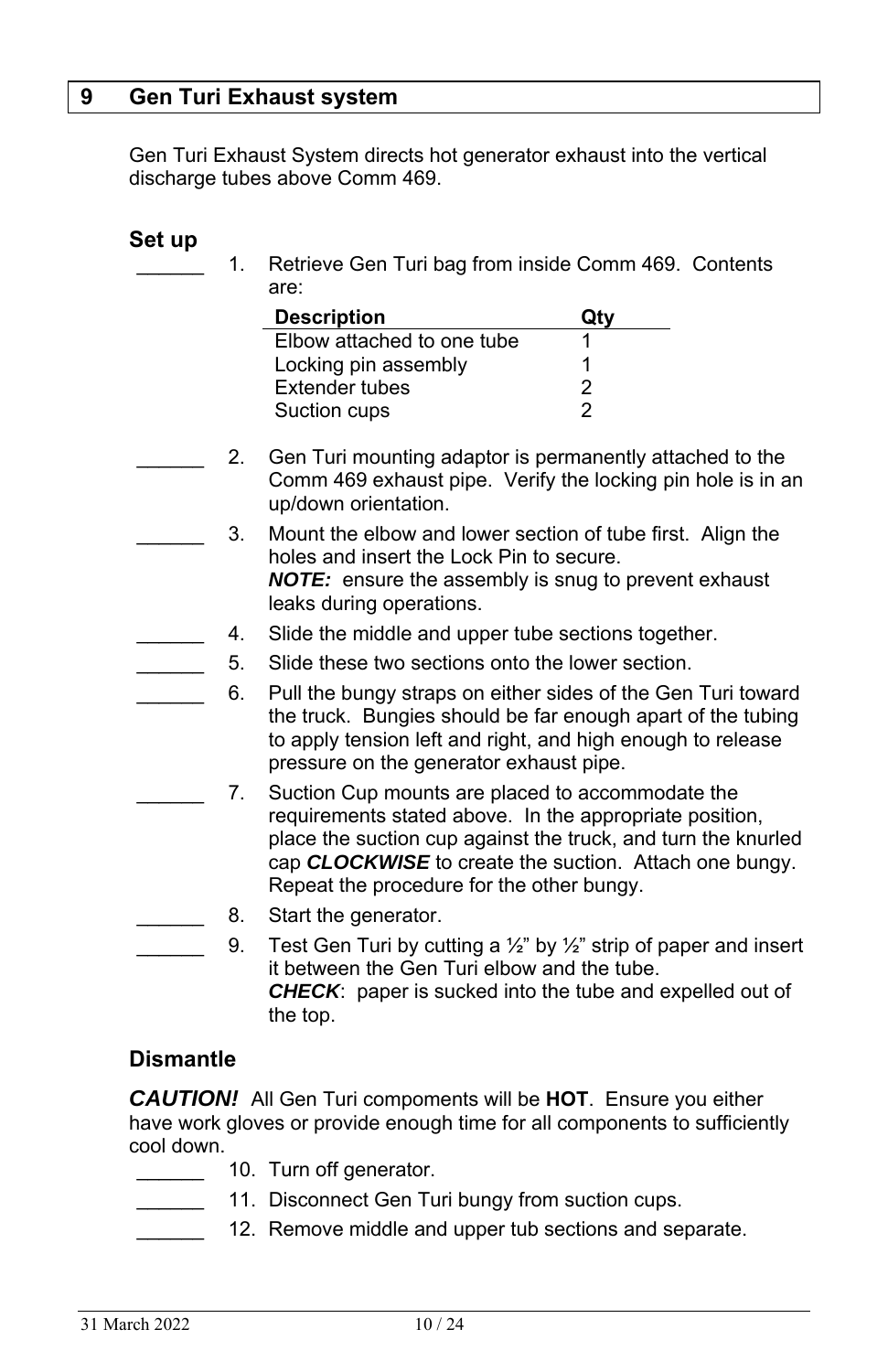- 13. Remove lock pin and slide elbow away from the exhaust pipe.
	- 14. Remove suction cups by turning the knurled cap *COUNTER-CLOCKWISE* to release the suction.
	- 15. The mounting adaptor will remain permanently attached ot the exhaust pipe.
	- 16. Let all parts cool before attempting to put away.
- 17. Store in storage bag provided and stow in Comm 469.

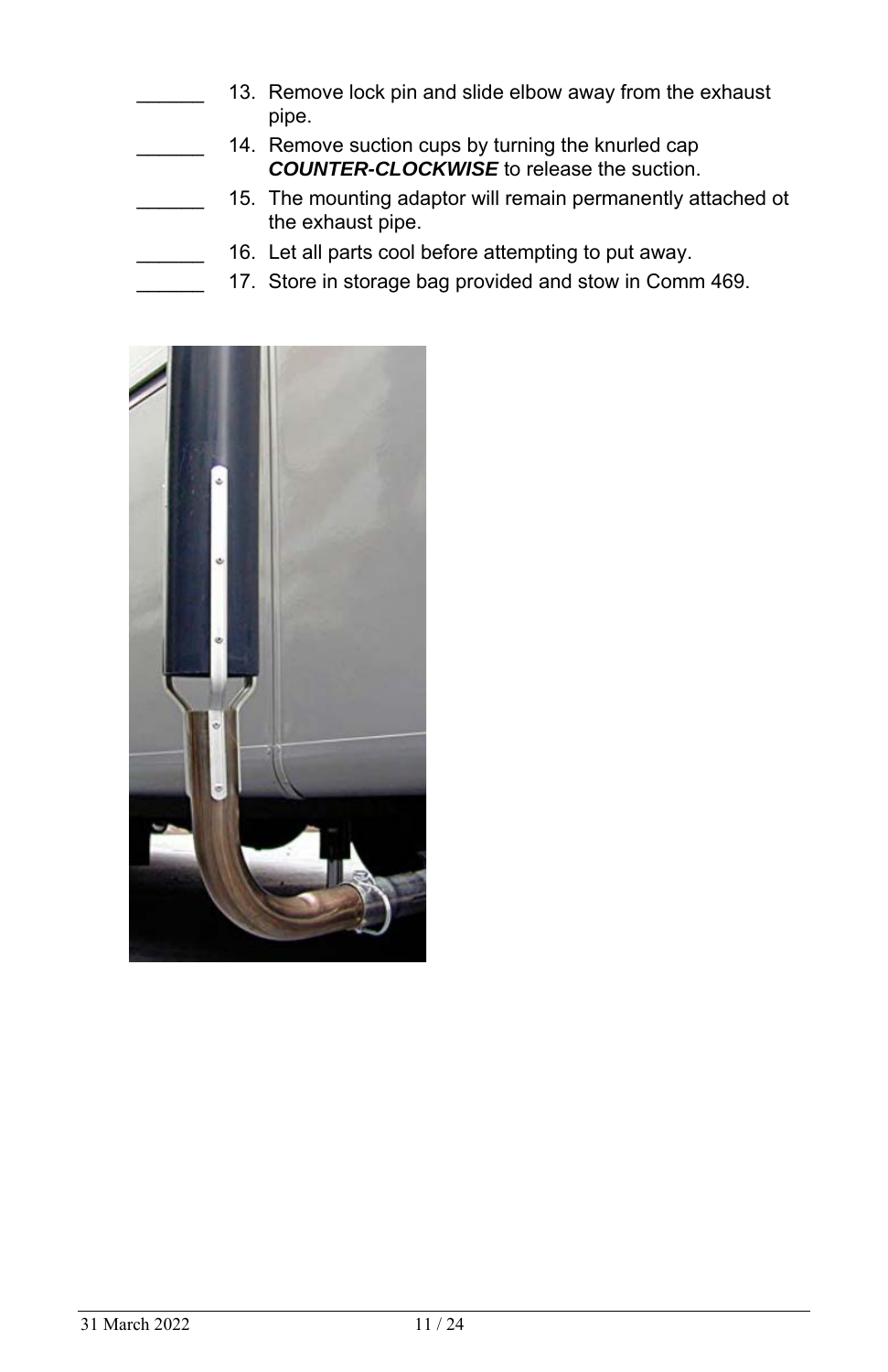## **10 Generator Controls**

#### **Generator Control**

The generator is controlled by a rocker switch on the Power control panel.

#### **Starting the Generator**

- 1. Press and hold the left side of the rocker switch to start the generator.
- \_\_\_\_\_\_ 2. After the generator starts, use the **V A Hz** keys on the AC monitor meter to select AC Volts, Amps, or Frequency, and verify:
	- proper voltage (114 to 124 VAC)
	- frequency (58 to 62 Hz)

#### **Stopping the Generator**

1. Press and hold the right side of the rocker switch to stop the generator.

Switching power from the generator to shore power is automatic. Power defaults to shore power.

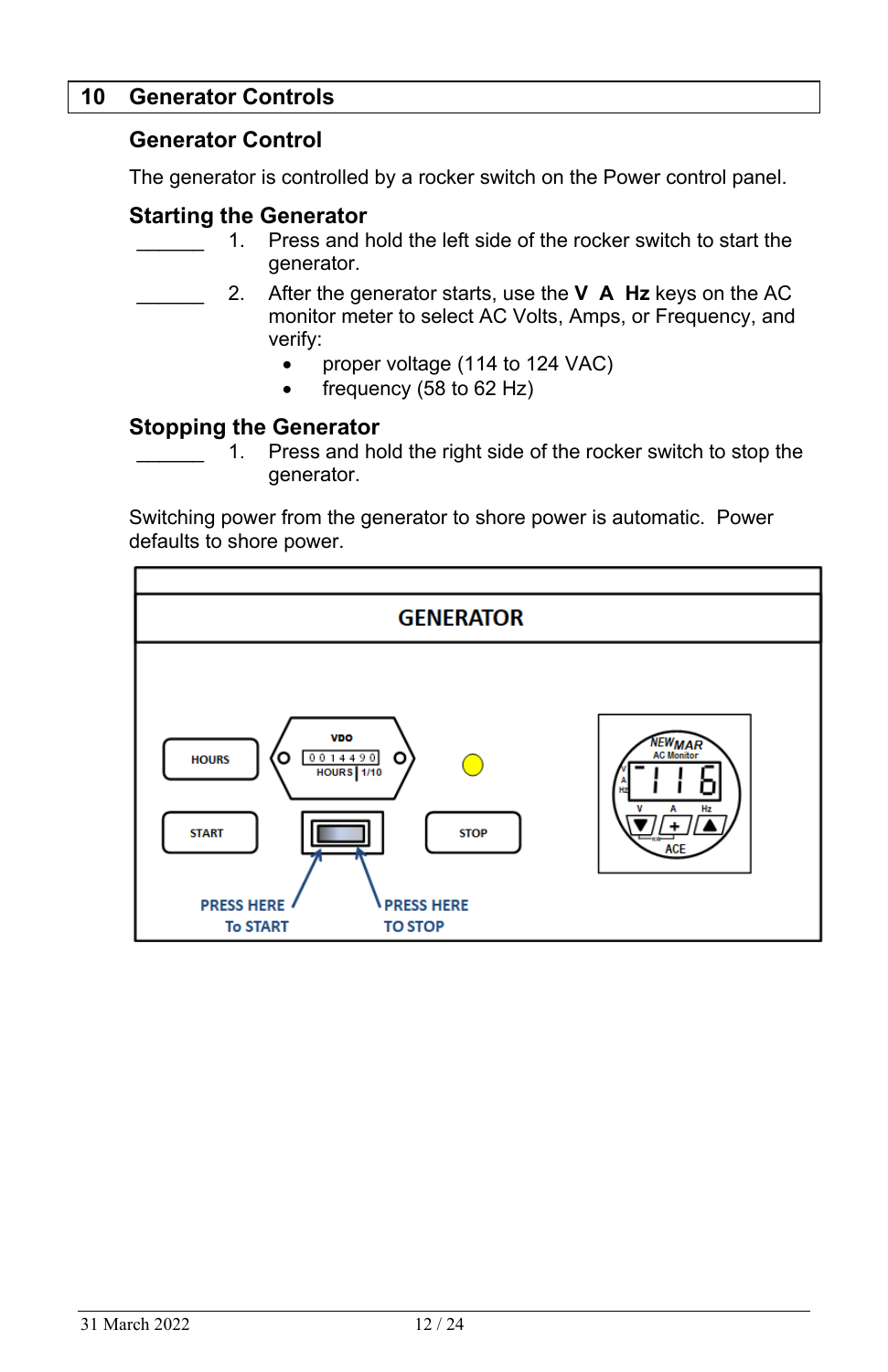# **120VAC Distribution**

All AC distribution is contained on the control panel.

| CB             | <b>Amps</b> | Load                                |
|----------------|-------------|-------------------------------------|
| A1             | 20          | <b>Equipment Rack</b>               |
| A <sub>2</sub> | 15          | <b>Interior Lights</b>              |
| A <sub>3</sub> | 20          | Air Conditioner                     |
| A4             | 15          | Wall Heater                         |
| A5             | 30          | <b>Battery Charger</b>              |
| A6             | 15          | Mast Air System                     |
| A7             | 15          | <b>Interior Curbside Outlets</b>    |
| A8             | 15          | <b>Interior Street Side Outlets</b> |
| A9             | 20          | Exterior Curbside Outlets (BSP)     |
| A10            | 20          | <b>Exterior street side Outlets</b> |
| A11            | 15          | Spare                               |
| A12            | 15          | Spare                               |

# **12VDC Distribution**

Most of the DC distribution is controlled from the control panel.

| CB              | <b>Amps</b> | Load                                         |
|-----------------|-------------|----------------------------------------------|
| D <sub>1</sub>  | 15          | Interior Lights                              |
| D <sub>2</sub>  | 15          | <b>Exterior Lights Curb Side</b>             |
| D <sub>3</sub>  | 15          | <b>Exterior Lights Street Side</b>           |
| D <sub>4</sub>  | 10          | <b>External Light Rear</b>                   |
| D <sub>5</sub>  | 30          | Internal DC Power Curb Side                  |
| D <sub>6</sub>  | 30          | Internal DC Power Street Side                |
| D7              | 15          | External DC Power Curb Side (BSP)            |
| D <sub>8</sub>  | 10          | Vent Fan                                     |
| D <sub>9</sub>  | 15          | Leveling Jacks                               |
| D <sub>10</sub> | 5           | Handheld Spotlight (in mast control cabinet) |
| D <sub>11</sub> | 10          | Mast control system                          |
| D <sub>12</sub> | 10          | <b>Compartment Lights</b>                    |
| D <sub>13</sub> |             | <b>CO Detector</b>                           |
| D <sub>14</sub> | 10          | Mast Flood Light                             |

In addition, there are four large DC breakers mounted in the rack.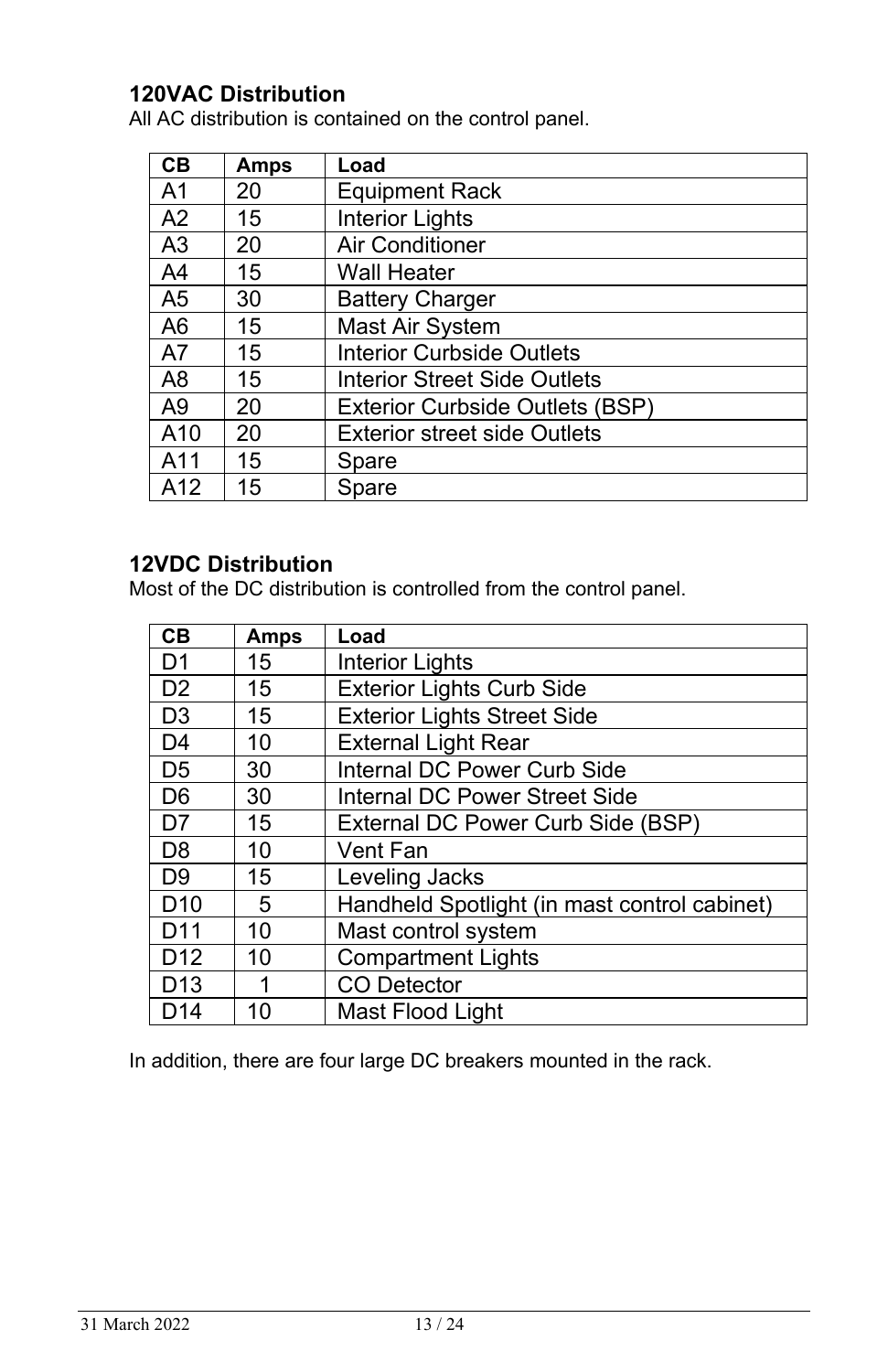## **11 Leveling System**

*WARNING!* Do not press the button marked **Manual**. You risk changing the Leveler control programming.

## **Deploying the Levelers**

1. Verify breaker D9 is on.

- 2. Verify that no one is in the cab or operating compartment of the vehicle.
	- 3. Unlock and open the leveling control cabinet door (curb side, behind the passenger door).
	- 4. Turn on the Leveler Controller by pressing the power switch. Verify the power light is on.
	- 5. Press the AUTO LEVEL switch. Verify the light comes on. Leveling will take a few seconds as the system determines how best to level the vehicle.
	- 6. Wait until the green foot is on, without blinking. *NOTE:* a blinking green foot means that the vehicle could not be leveled. Consider moving the vehicle to a location with less slope, or use the leveler pads.
		- \_\_\_\_\_\_ 7. Close and lock the cabinet door.

## **Retracting the Levelers**

#### *STOP!* **Do not proceed unless the Mast is completely lowered.**

- 8. Verify breaker D9 is on.
- \_\_\_\_\_\_ 9. If the power light on the leveler controller is not on, press the power button.
- 10. Press retract button.
	- 11. Verify all levelers have retracted.
	- 12. Turn off the Leveler Controller; Verify the power light is off.
		- 13. Close and lock the cabinet door.

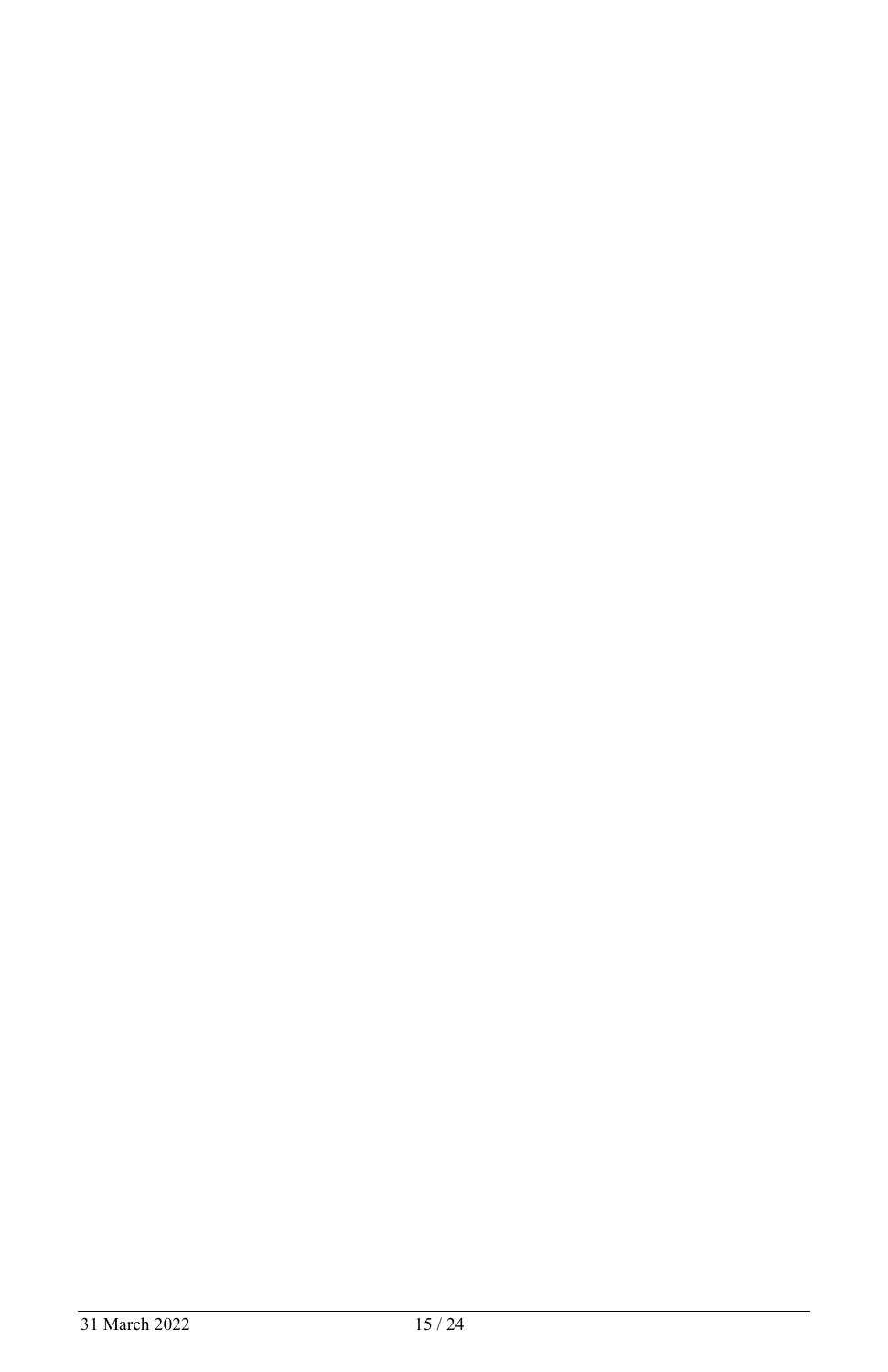## **12 Mast System**

Read this entire procedure before proceeding.



## **Raising the mast**

*STOP!* **Do not proceed unless the Levelers are correctly deployed.**  *WARNING:* **Confirm the overhead clearance before deploying the antenna mast.**

- 1. Verify the Vehicle location is clear from overhead obstructions.
- 2. Verify AC breakers A6 and DC breakers D10 & D11 are on.
- 3. Unlock and open the Mast Control Cabinet (street side, rear cabinet).
- 4. Check mast oil reservoir level at the sight glass; the oil color is Light Blue. If less than 50%, notify the Comm 469 Manager.
	- 5. If it is dark outside, use the hand spotlight for observing the overhead as the mast is raised.
		- \_\_\_\_\_\_ 6. Raise the mast by holding **Mast Control Switch** in the *MAST UP* position. Continue holding the switch up until the compressor starts to stutter (different noise) or stops. The pressure gauge should read about 32 psi. The time to raise the mast is about 7 to 10 minutes.
	- 7. Close and lock the Mast Control Cabinet.
- \_\_\_\_\_\_ 8. If desired, press the *Mast Light Defeat* button on the forward side of the Power Distribution panel to turn off the roof mast light.
	- 9. Notify the Shift Supervisor of the mast deployment.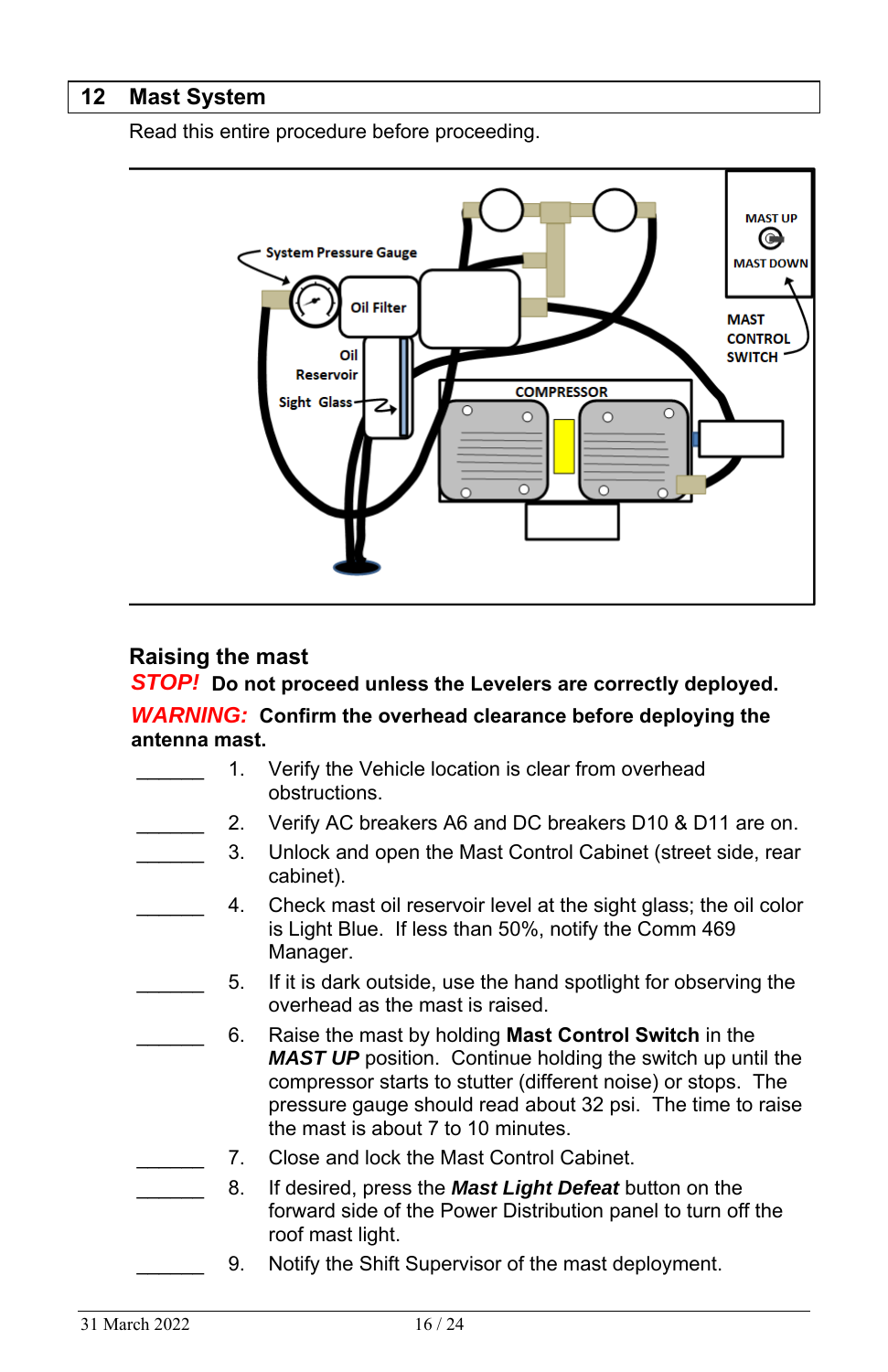# **Lowering the mast**

- 10. Unlock and open the Mast Control Cabinet (street side, rear cabinet).
	- \_\_\_\_\_\_ 11. Set the **Mast Control Switch** to the *MAST DOWN* position. It will take about 5 minutes to lower the mast.
		- 12. When done, leave the **Mast Control Switch** in the *Neutral* (middle) position. The pressure gauge may continue to read pressure, and will bleed off over time.
- 13. Close and lock the Mast Control Cabinet.
	- 14. Remove any antennas that need to be stowed as necessary; replace the antenna caps.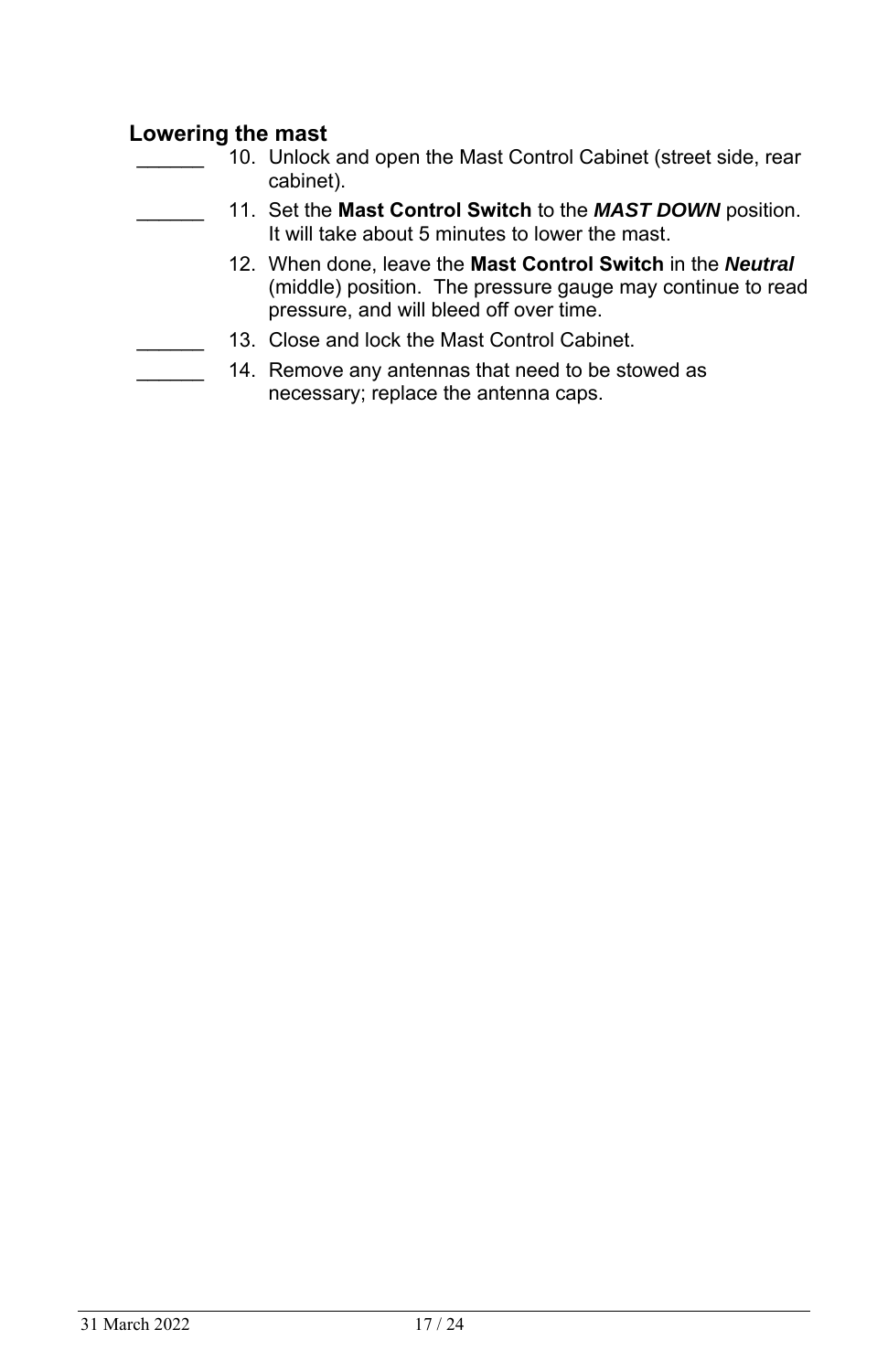#### **13 Dash Warning Panel**

The Dash Warning/Control Panel is located left of center in the Cab.

#### **Warning Indications**

The main function of this panel is to alert the operator if either the Pneumatic Mast or Lever Jacks are deployed when attempting to operate the vehicle. Alarm conditions are as follows:

- **Alarm LEDs.** If the Mast and/or Leveler systems are deployed and the vehicle engine is started, the 3 larger upper-left LEDs will illuminate.
- **Alarm LEDs and Siren**. Same as above; additionally, the gear shifter is placed in any gear position other than Park.



**WARNING:** Attempting to move the vehicle with either of the Pneumatic Mast and Lever Jacks deployed will critically compromise the integrity of the Vehicle.

## *NEVER MOVE THE TRUCK WITH EITHER THE MAST OR LEVELER JACLS DEPLOYED.*

#### **Battery Boost**

In the event the vehicle battery isn't sufficient to start the engine, press the **Boost Button** to tie in the compartment battery system with the vehicle battery system.

#### **Door Open Warning**

The Door Open indicator is located on the lower right side of cab console, to the right of the backup camera monitor.

If the Ignition key is in the On position and either the rear or side compartment door is open, then the Red Door Open alarm indicator will be illuminated.

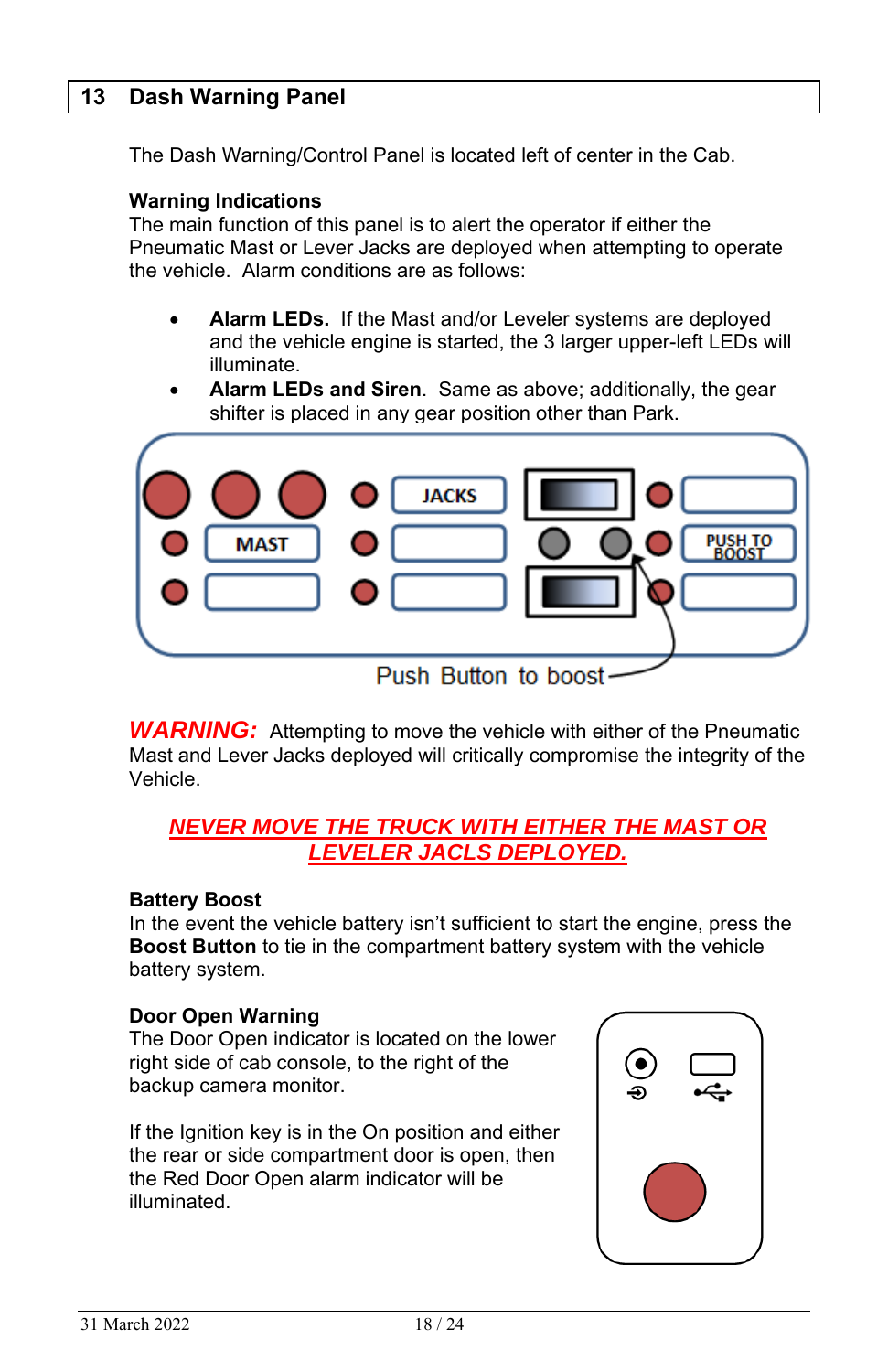# **14 Traffic Advisor Lights**

This is the front- and rear–facing signaling device that alerts on-coming traffic with a visual warning and a correct direction for oncoming traffic.

*CAUTION:* This system is powered off the vehicle battery and is available for use regardless of the state of Cab key position. Care should be taken not to drain the vehicle battery. See *Section 13 Dash Warning Panel*, Battery Boost for information on how to address this.



**Power:** Push button; On / Off

### **Function**

| Left:   | Lights flash in the Left Direction pattern.        |
|---------|----------------------------------------------------|
| Right:  | Lights flash in the Right Direction pattern.       |
| Center: | Lights flash from in to outside in a split pattern |
| Flash:  | Flashing Light pattern                             |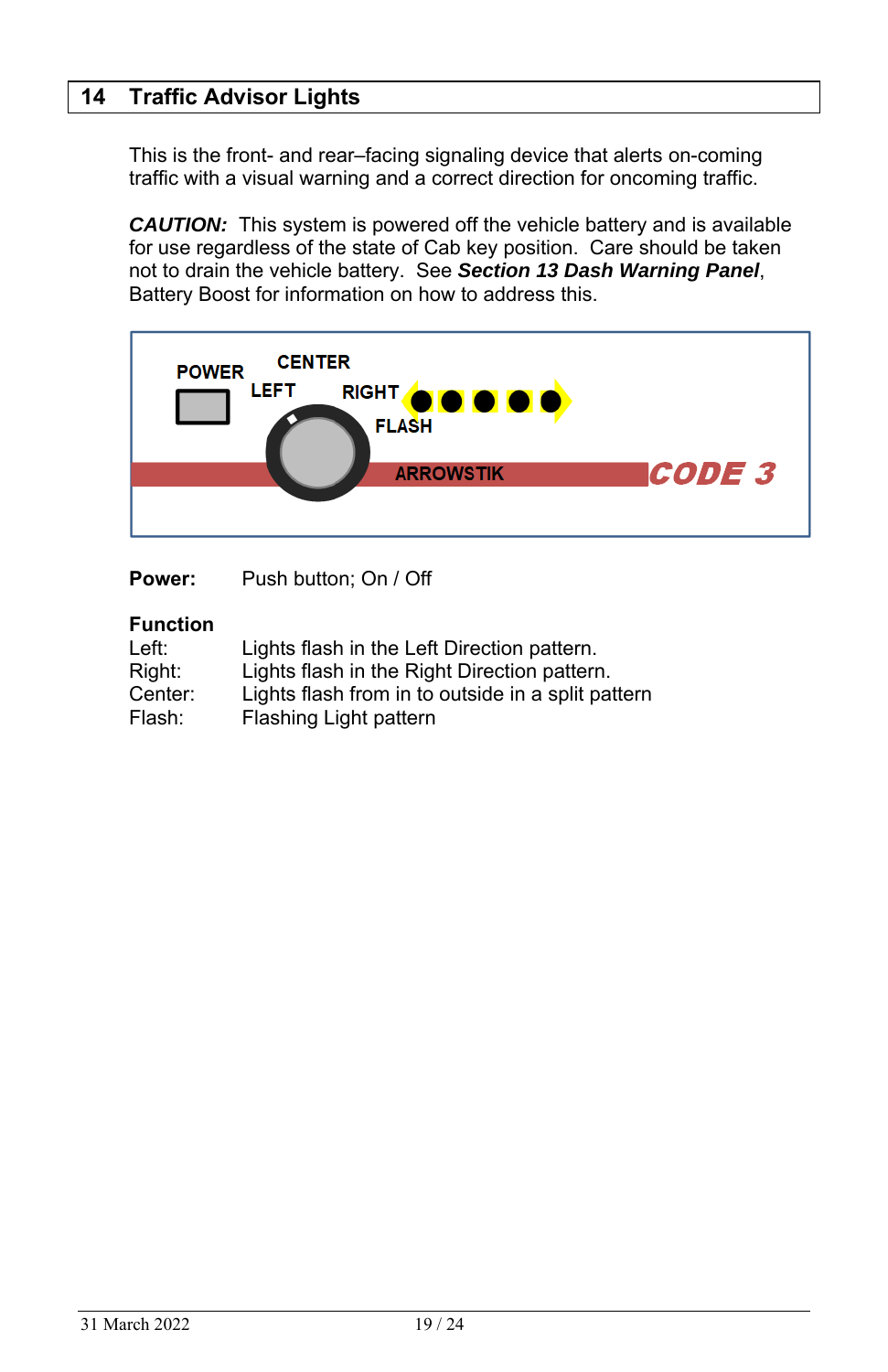## **15 Vehicle Security System**

The Vehicle is equipped with a protective alarm system with door sensors on the six (6) openings:

- 1. Cab doors, drivers and passenger side
- 2. Operations Area doors, rear and side doors
- 3. Generator compartment
- 4. Mast control cabinet

The following two items make up the Security Alarm System:



## **Key FOB**

The Alarm system has been integrated with all Cab door locking controls into one system. The original Truck Key FOB still works to open the door, but will not disarm the security system. The Key FOB does the following:

- 1. Transmit LED Blue LED, illuminates whenever a FOB control is pressed.
- 2. Lock / Arm Arms the alarm system. Locks the 2 Cab doors. Single chirp when the alarm is set.
- 3. Unlock / Disarm Disarms the alarm system. Unlocks the 2 Cab doors. Two (2) chirps when the alarm is disarmed.
- 4. AUX Press for 2 seconds, then the Lock/ARM or Unlock/DISARM for silent execution of these two controls.
- $5. \bullet$  Causes the alarm to sound.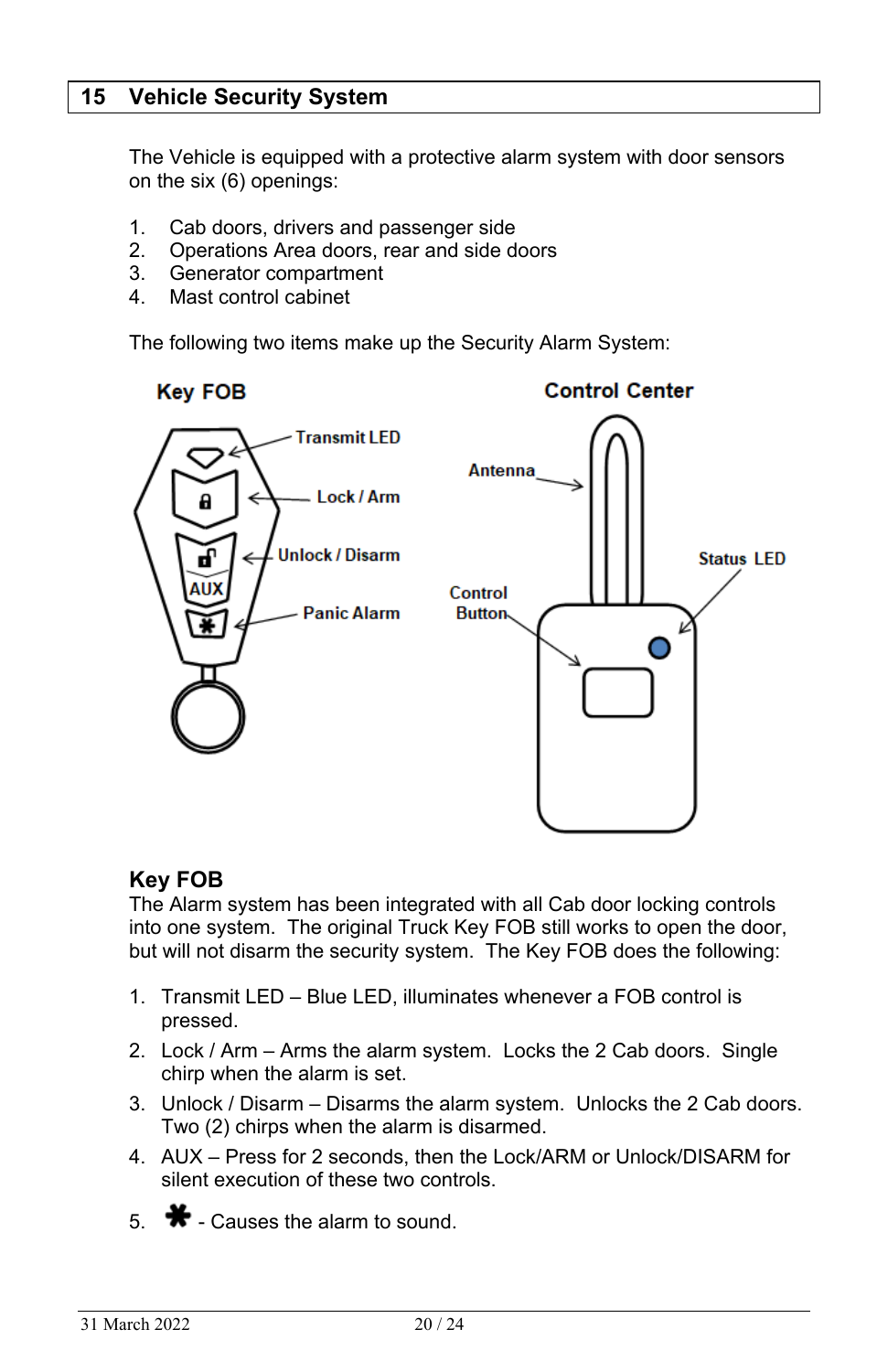# **Control Center**

The Alarm Control Center is mounted on the upper section of the windshield and consists of the following:

- 1. In-vehicle antenna
- 2. Blue Status LED: indicates the alarm status. The light will be on when the alarm is set.
- 3. Control Button: places the system in *Emergency Override* Mode.

#### **Emergency Disarming of the Alarm**

The Key FOB battery should last about 2 years. In the event of a battery failure, do the following:

- 1. Ensure you have the Key FOB with you.
- 2. Gain access to the Cab using the vehicle key. The Alarm will sound if previously activated.
- 3. On the Control Center, press the Control Button. The system should disarm.

**NOTE:** This step requires the Key FOB to be in close proximity for this procedure to work.

## **Alarm Chirp Codes**

| No of<br><b>Chirps</b> | <b>Meaning</b>                             |                       |
|------------------------|--------------------------------------------|-----------------------|
|                        | System is Armed                            |                       |
| 2                      | System is Armed, but a door is not closed  |                       |
| 2                      | System is disarmed, no violations occurred |                       |
| 3                      | System is disarmed,                        | was previously opened |
|                        | System is disarmed,                        | was previously opened |
| 5                      | System is disarmed,                        | was previously opened |
| 6                      | System is disarmed,                        | was previously opened |

*NOTE:* Setting the engine Key to ACCY will clear the alarm history.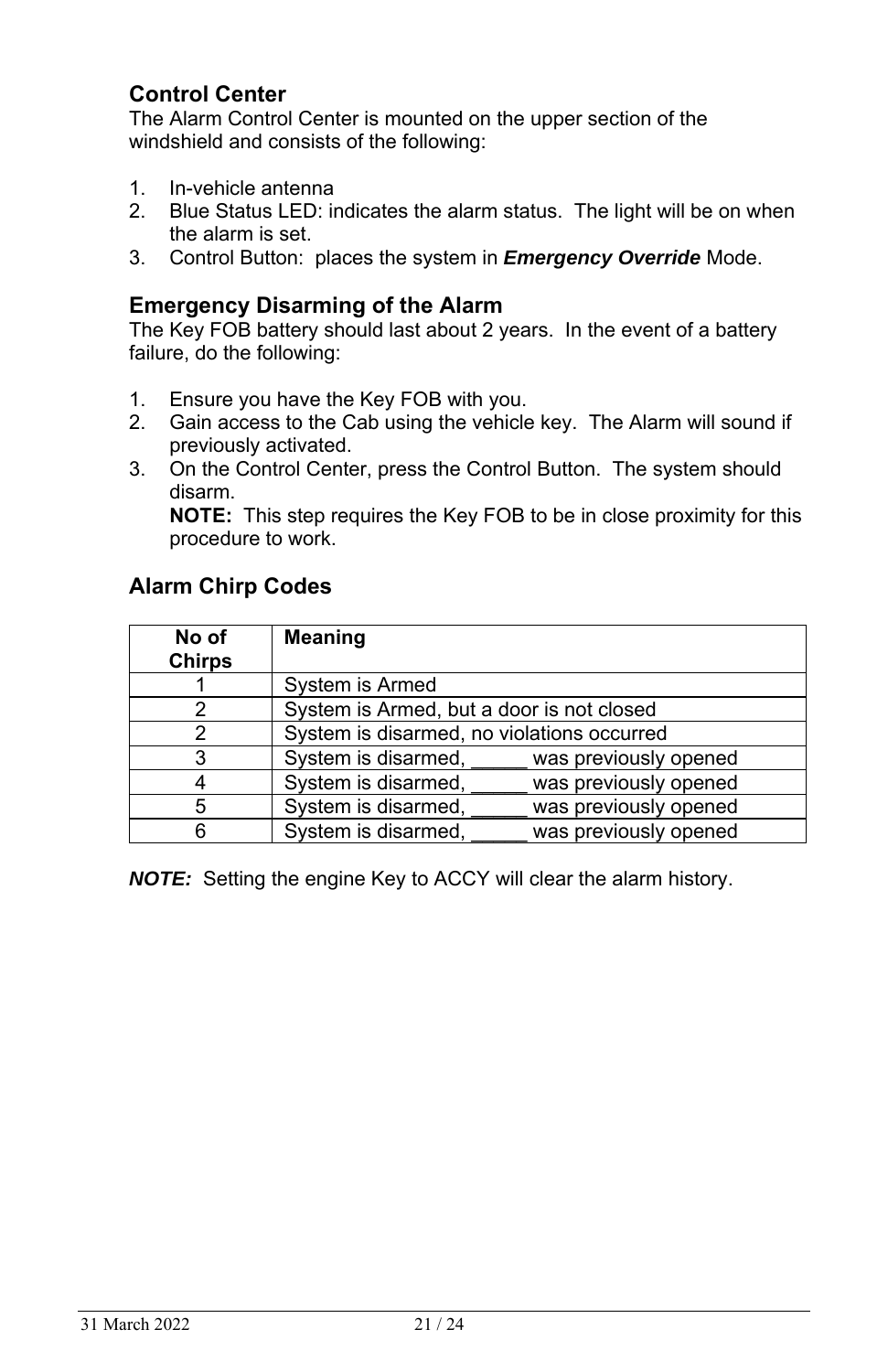## **16 Cabinet Locks**

#### **Outside Cabinet Locks**

All outside cabinets have locks to ensure the security of their contents. Most of the locks are of the type indicated in the figure below.

There are two keys that handle all cabinet locks. Each lock is color-coded to make identifying the correct key easier.

#### **To unlock a cabinet,**

- 1. Identify the key to use by the color tag by the cabinet lock.
- 2. Insert the key and turn it counterclockwise 90 degrees to the horizontal position.
- 3. Remove the key, and press the keyhole to open the latch.
- 4. Do not reset the lock if the cabinet door is not closed.

#### **To lock a cabinet,**

- 5. Identify the key to use by the color tag by the cabinet lock.
- 6. Close the cabinet door.
- 7. Insert the key in the keyhole.
- 8. With the other hand, press the area above the keyhole to keep it from unlatching (popping out).
- 9. Turn the key clockwise 90 degrees to the vertical position.
- 10. Remove the key.





Keyhole **Locked Position** 

**Keyhole Unlocked Position**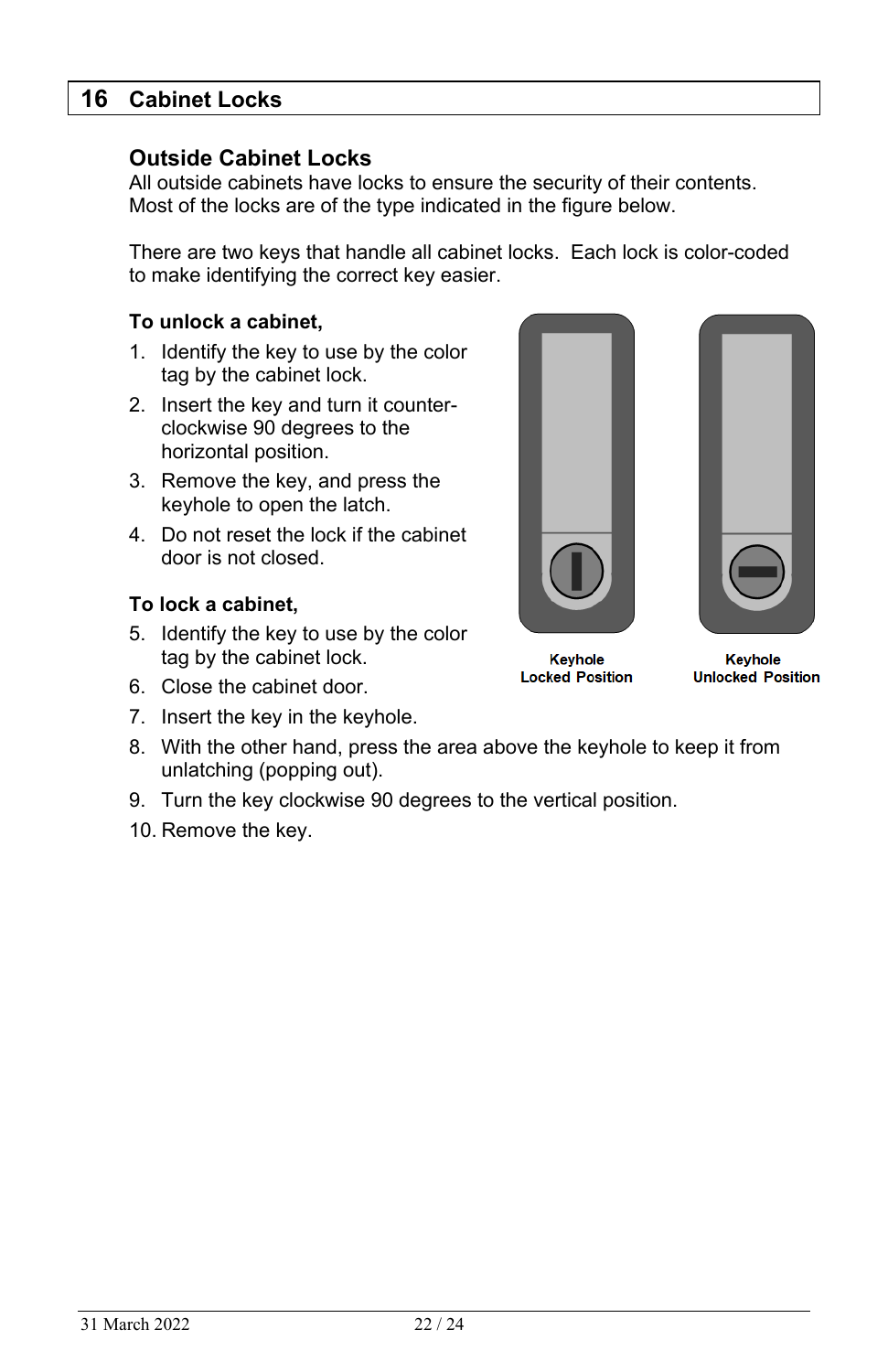# **17 Accident Reporting**

## **In General**

In the event Comm 469 is involved in an accident involving another vehicle or pedestrian, the Operator is required to do the following 2 things:

- 1. Call 9-1-1. The city requires a Police Report on all such accidents.
- 2. Locate and follow the instructions in the "*Accident and Instruction Forms*" manilla envelope. This is in the engine cover pocket in the Cab and contains the following 5 documents:
	- a. *Basic Accident Information and Instructions*, Blue half page (reproduced below)
	- b. *Vehicle Accident Report*, 2-sided, folded in half, 4 half pages (Pooled Liability Assurance Network Joint Powers Authority).
	- c. *Vehicle or Equipment Accident Damage Report*, City of Cupertino, multi-part form
	- d. Automobile Liability Coverage Information, Orange 1/2 page
	- e. Vehicle Registration

#### *Basic Accident Information and Instructions*

#### **\*\* DO \*\***

- 1. Introduce yourself by name and title
- 2. Offer to get aid police, paramedics, relative
- 3. Set out flares and other warning devices
- 4. Obtain statements from involved parties as to how the accident happened
- 5. Obtain names of possible witnesses
- 6. Identify workers in the area by company, address, etc.
- 7. Determine the weather conditions
- 8. Obtain the name, address, phone number and age of injured
- 9. If possible, determine if alcohol or drugs were involved
- 10. Take photos, if possible
- 11. Fill out as much of the (i) **Vehicle Accident Report** as practical, and (ii) City of Cupertino **Vehicle or Equipment Accident Damage Report** and give to your supervisor immediately.

#### **\*\* DO NOT \*\***

- 1. **DO NOT** admit the city is responsible or admit any liability
- 2. **DO NOT** move an injured party unless it is for their own protection
- 3. **DO NOT** leave injured alone; wait for help to arrive
- 4. **DO NOT** give a statement to anyone
- 5. **DO NOT** discuss the accident with any bystanders
- 6. **DO NOT** indicate the city will pay medical or any other expenses; "I'm sorry, I do not know."
- 7. **DO NOT** refer to a specific physician or hospital
- 8. **DO NOT** discuss the accident with anyone from the press